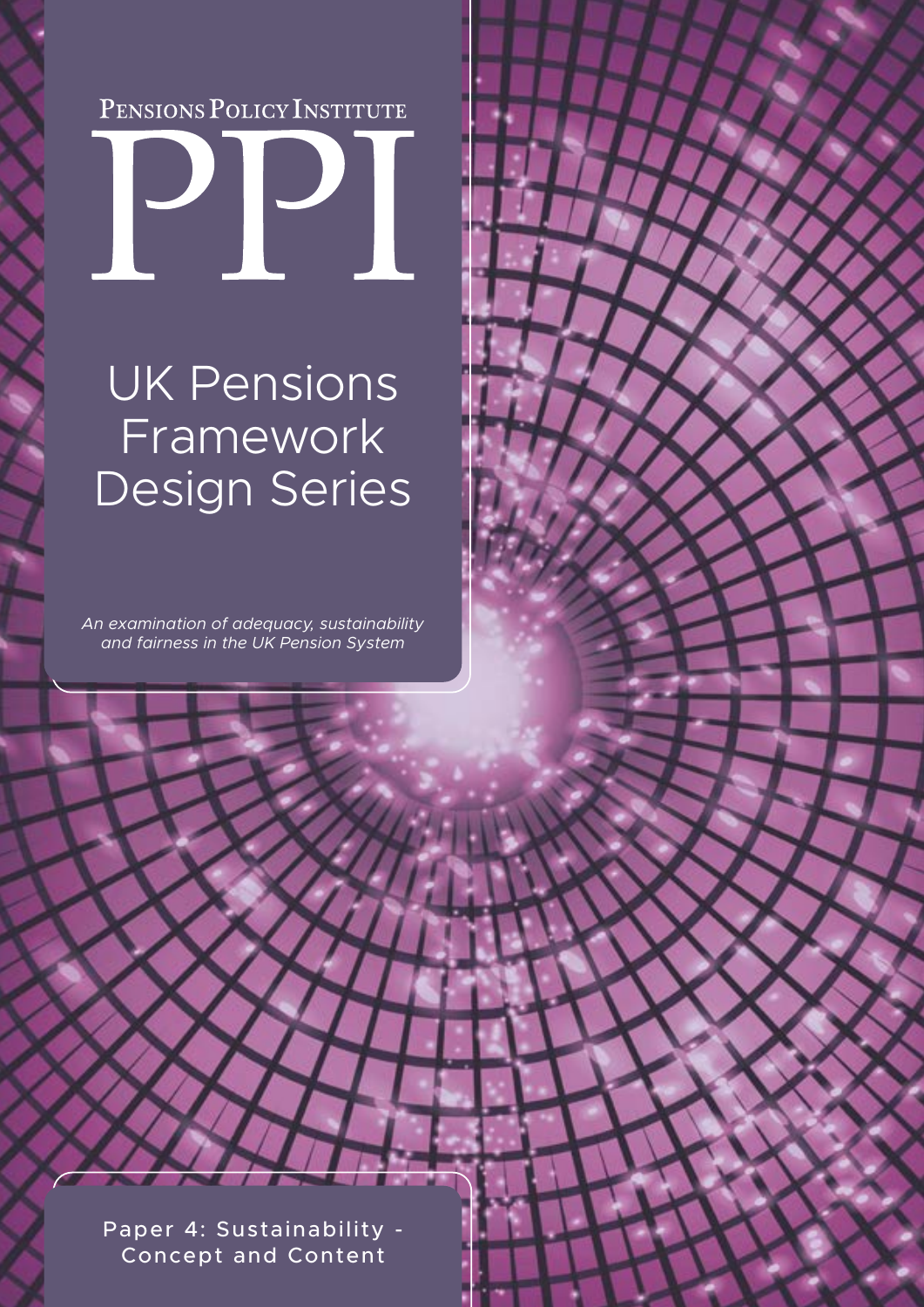UK Pensions Framework Design Series: Paper 4: Sustainability – Concept and Content



comprises five papers which together document the process of developing the UK Pensions Framework, undertaken over the course of 2021.

The UK Pensions Framework is a long-term analytical instrument which seeks to build a clear picture of how strengths and weaknesses in the UK pension system are evolving over time. From its first release, due in Q4 2022 and annually thereafter, it aims to provide a consistent and systematic approach to examining and simulating changes in adequacy, sustainability and fairness in the UK State and private pension system, which overall determine the financial security that people have in later life.

This paper presents a more detailed discussion on what sustainability means in the context of the UK pension system. It expands upon the introduction provided in the [Main Report](https://www.pensionspolicyinstitute.org.uk/sponsor-research/research-reports/2021/2021-12-14-the-uk-pensions-framework-paper-2/). The Main Report offers a detailed insight into the context, structure and content of the Framework, what the Framework is, why it is needed and how it has been designed. An abridged version is provided in the [Executive](https://www.pensionspolicyinstitute.org.uk/sponsor-research/research-reports/2021/2021-12-14-the-uk-pensions-framework-paper-1/)  [Summary and Illustrative Case Study.](https://www.pensionspolicyinstitute.org.uk/sponsor-research/research-reports/2021/2021-12-14-the-uk-pensions-framework-paper-1/) Further examination of the concepts underpinning analysis of [Adequacy,](https://www.pensionspolicyinstitute.org.uk/sponsor-research/research-reports/2021/2021-12-14-the-uk-pensions-framework-paper-3/) [Sustainability](https://www.pensionspolicyinstitute.org.uk/sponsor-research/research-reports/2021/2021-12-14-the-uk-pensions-framework-paper-4/) and [Fairness,](https://www.pensionspolicyinstitute.org.uk/sponsor-research/research-reports/2021/2021-12-14-the-uk-pensions-framework-paper-5/) along with their proposed content indicators, is provided in three supporting papers.

The Pensions Policy Institute is an independent notfor-profit educational research organisation, devoted to improving retirement outcomes by being part of the policy debate and driving industry conversations through facts and evidence. The UK Pensions Framework project has been kindly sponsored by Aviva. Sponsorship has been given to help fund the research, and does not necessarily imply agreement with, or support for, the analysis or findings from the project.

The UK Pensions Framework Design Series has been authored by Anna Brain, Research Associate at the PPI. The PPI would like to thank experts from across government, regulators, academia and industry around the world who have so generously given their time to provide insight and guidance into the development of this work. Their contribution is gratefully acknowledged in the [Main Report.](https://www.pensionspolicyinstitute.org.uk/sponsor-research/research-reports/2021/2021-12-14-the-uk-pensions-framework-paper-2/) The next step in the Framework project is to undertake detailed analysis of the UK pension to understand how it is changing year on year, the results of which will be made available annually from the end of 2022 onwards.

Published by the Pensions Policy Institute

**©** December 2021

ISBN 978-1-914468-06-3

**www.pensionspolicyinstitute.org.uk**

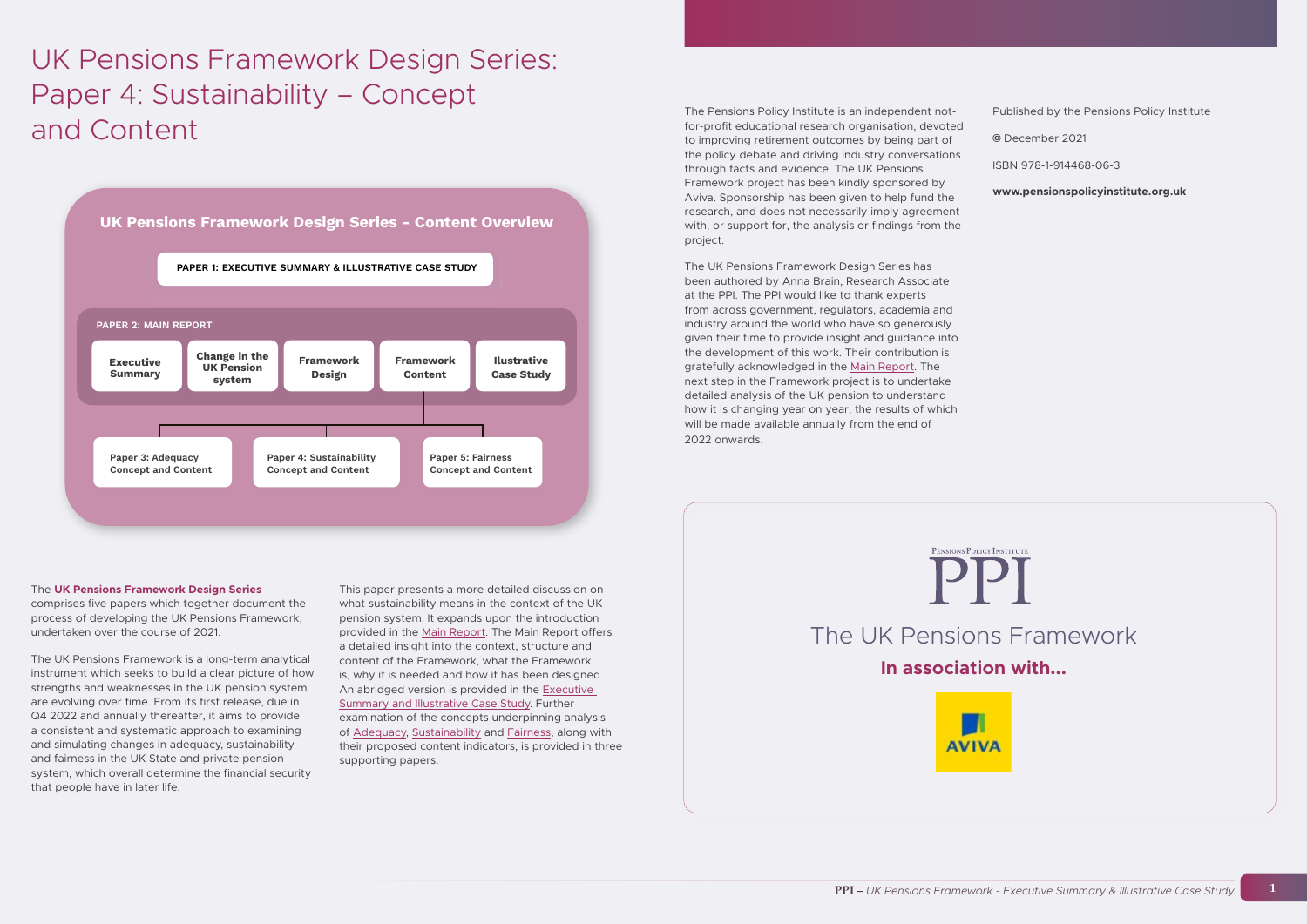## SUSTAINABILITY

## Stable

# Affordable

## Secure



## Compromise



A stable, secure and affordable system which allows the needs of the present to be met without compromising the ability of others to meet their own needs

A reliable system which keeps pace with changes and risks inside and outside the pension system



A system which opertates within the constraints of its finances and at a "credible and serviceable" position over the long-term

Protection for retirement savings and income against a range of demographic, economic, market, political and ESG risks over time

A system which balances the need to provide adequacy and sustainability over populations and over time, according to the needs and preferences of society



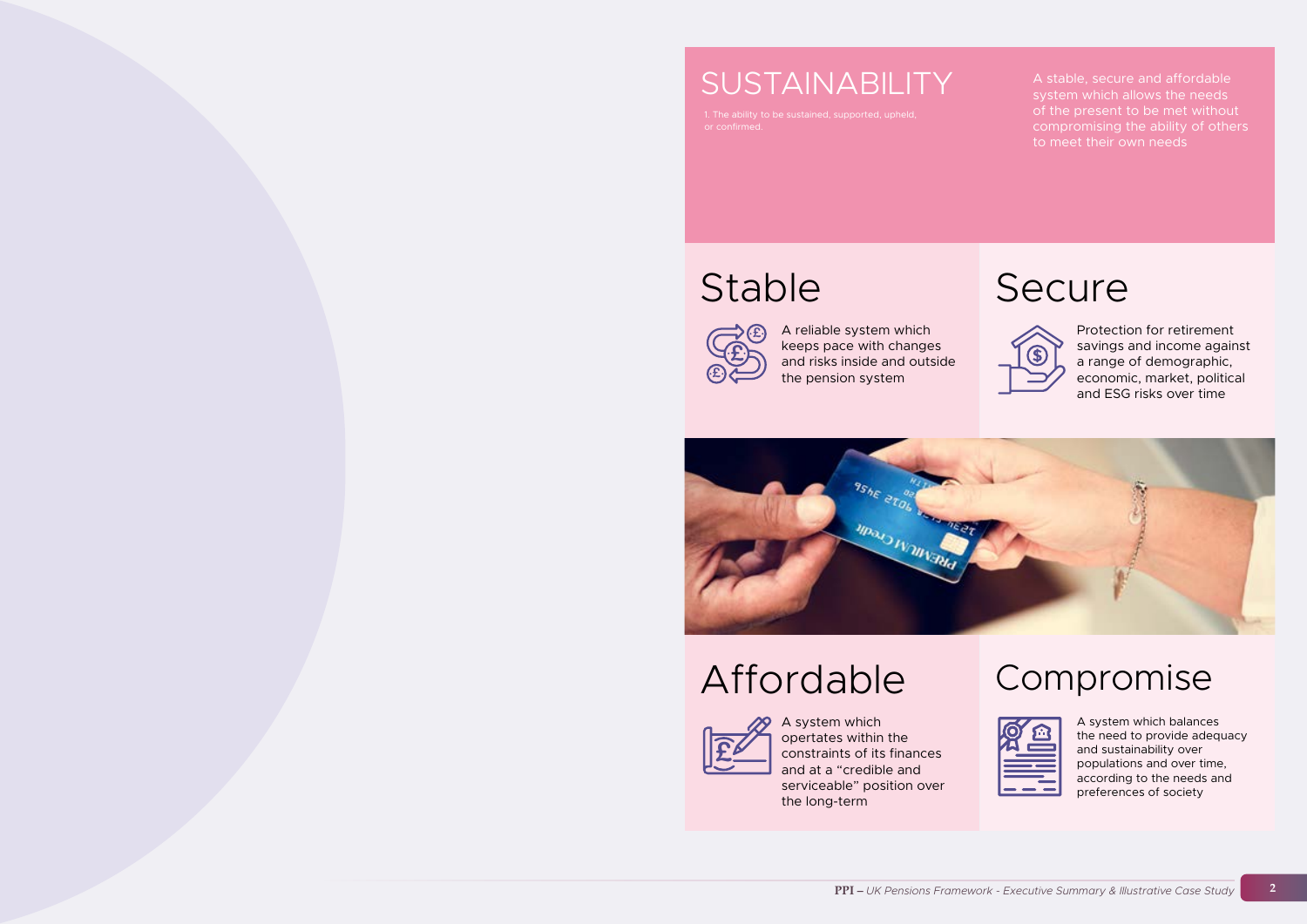# SUSTAINABILITY

A stable, secure and affordable system which allows the needs of the present to be met without compromising the ability of others to meet their own needs

1

2

3

### **Population & Ageing**

- **•** Population & Ageing
- **•** Family Arrangements
- **•** Health & Social Care

### **Finacial Sustainability**

- **•** Macroeconomic Indicators
- **•** Pension Age & Access
- **•** Employer Sustainability
- **•** Scheme Sustainability
- **•** Fiscal Sustainability
- **•** ESG

### **System Design**

- **•** Regulation
- **•** Political Sustainability
- **•** Complexity
- **•** Innovation & Reforms
- **•** Data Adequacy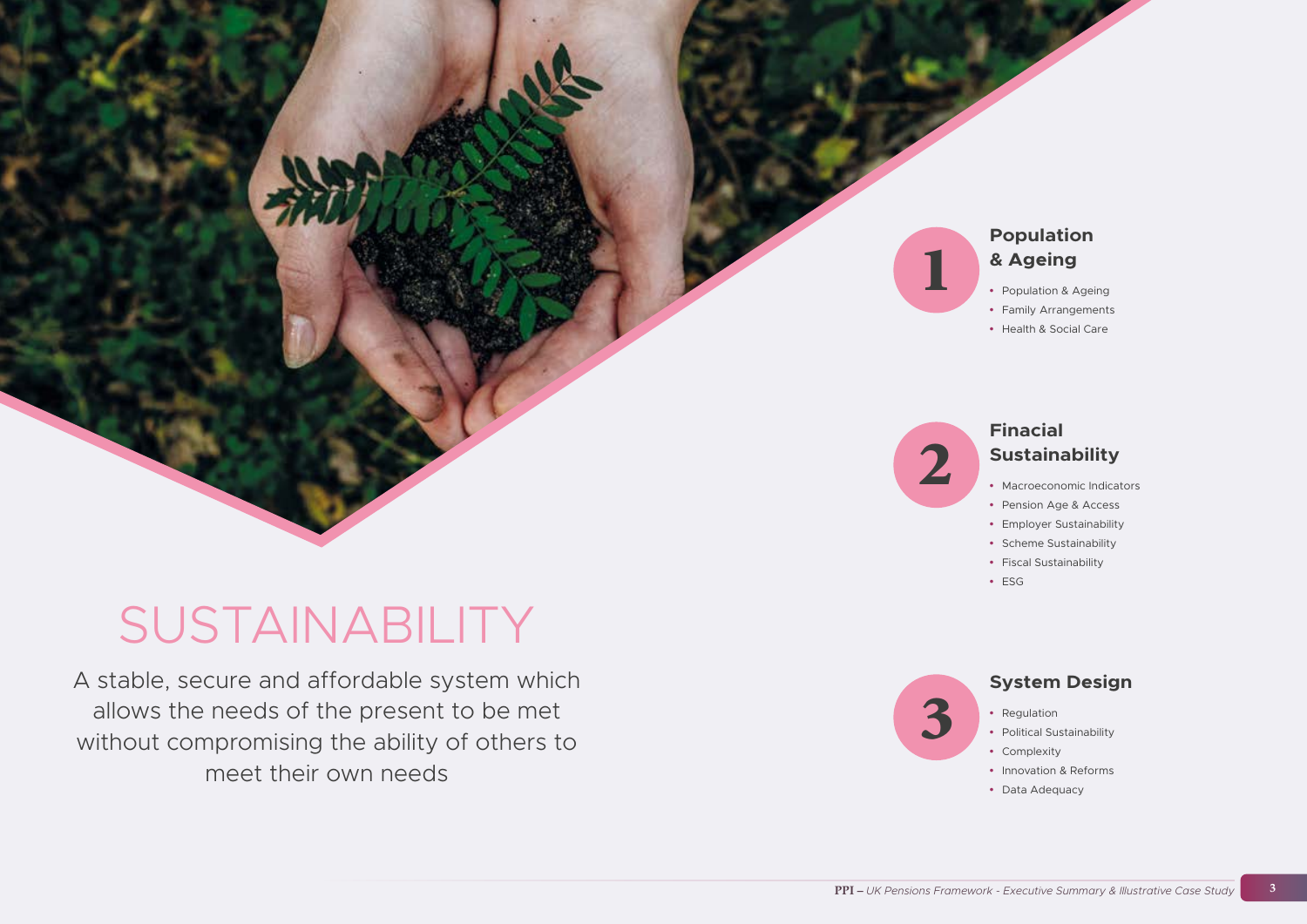# Introduction

**This paper describes what sustainability means in the UK Pensions Framework by adapting a well-known conceptual definition to the practical needs of the UK pension system and its savers** 

It discusses how a series of indicators have been developed to examine sustainability from the perspective of risks, challenges, resources, costs, benefits and system design.

The paper addresses the following questions:

- **•** What is sustainability and why does it matter?
- **•** What does sustainability mean in the Framework?
- **•** What are the sustainability indicators?

An overview of the rationale, content and themes for each group of sustainability indicators relating is provided at the end of the paper.

#### **What is sustainability and why does it matter?**

#### **"Pension promises are some of the most long-lasting we can make".1**

The performance of pension systems is sensitive to a series of wide-ranging risks, many of which are continually evolving and any of which can compromise sustainability. They include:

- **• Demographic risks:** Longevity and dependency ratios that affect the proportion of people claiming retirement benefits and the length of retirement periods
- **• Macroeconomic risks:** Including growth, interest rates, inflation, earnings, public spending and debt, which affect the cost of funding pensions, the levels of pension income received, and competing demands for limited resources
- **• Investment risks:** Exposure to downturns in financial markets and potential for permanent loss of capital which affect the growth of savings over time

From a qualitative perspective, the concept of sustainability is relatively straightforward. Resources are limited, so using them disproportionately could either deprive fellow individuals or institutions of an equitable share or could deprive future generations of people or institutions from a living standard comparable to that of the present.4 The principle behind sustainability, therefore, is to restrain the use of resources, in order that others can fulfil their own ambitions of living standards.<sup>5</sup>

- **• Political risks:** Changes to values and institutions within the political system which can affect the long-term stability of pension systems
- **• Environmental, social and governance (ESG), and climate change risks:** financially material risks arising from the impact of ESG factors and climate change

#### **Some of the policy levers used to address sustainability risks include:**

- **•** Adjusting risk sharing and dependency on public, private and individual resources
- **•** Increasing eligibility criteria to reduce the proportion or duration of pension claims
- **•** Adjusting indexation or valuation measures to make payments less generous
- **•** Growing contributions through measures to increase employment, wages or productivity
- **•** Increasing contribution rates or taxes to grow the savings needed to fund payments
- **•** Developing solutions that generate economic value by improving efficiency or reducing complexity through technology, processes and investments
- **•** Ensuring that the companies which schemes invest in are taking account of ESG and climate change related financial risks

### **Sustainability means meeting the needs of the present without compromising the ability of future generations to meet their own needs2**

The concept of sustainability is one that is increasingly important to us all. It is embedded and applied in a wide range of familiar contexts but is generally understood to encompass human, social, economic and environmental sustainability.<sup>3</sup> Like fairness and adequacy, however, sustainability can be understood in many ways and has no single definition in literature.

The 1987 United Nations Brundtland Commission derived its definition of sustainability from a similar principle: "meeting the needs of the present without compromising the ability of future generations to meet their own needs". Whilst this definition underpins UN Sustainable Development Goals, its principles are also relevant to the pension system and can help to explain how sustainability will be defined in context of resources in the Framework. Resources in the pension system, can be understood in two ways:

- **• Costs:** Firstly, pension systems require resources and revenues to finance the growing costs of providing retirement income, as well as the operational and regulatory costs associated with delivering it. Financial resources are typically provided through taxation in the State system; along with individual and employer contributions, supported by tax relief, in the private system. In this context, sustainability relates to the ability of Governments and providers to maintain the cost of providing pensions within the constraints of public or scheme finances, and at a "credible and serviceable" position over the long term - and to distribute them across populations or across generations in a sustainable way.6
- **• Benefits:** Secondly, pension systems provide resources in the form of expenditure on benefits to savers and citizens, as well as to the economy and wider society. To savers and citizens, they aim to provide resources that enable financial security, or a means of insurance, in retirement. To the wider economy and society, pension assets are a crucial part of capital markets, investment and corporate governance, whilst their design may also create positive or adverse labour market incentives.7

**Financial sustainability relates to the balance between costs and benefits, and is the primary reason that countries have been reforming their pension systems since the 1990s.**

In 2019, the World Bank said that "most public pension schemes are not viable financially and cannot therefore keep their promises to younger cohorts that will retire in the future".<sup>8</sup> In short, they are only sustainable as long as the resources going into them continue to increase at the same pace as the benefits being paid out. Population ageing, rising dependency ratios and high levels of public debt have produced significant challenges for the financial sustainability of pension systems in recent years. Together, they underlie extensive reforms that have effectively transferred longevity, investment and adequacy risks away from the State and employers, and towards individuals.

Whilst financial sustainability has been the focus of many reforms over recent years, the notion of sustainability has implications beyond affordability, including for the stability and security of the system, as well as how it can contribute to society.

- 5 Hawken et al (1999)
- 6 OECD (2013)
- 7 Barr, N. & Diamond, P. (2006)
- 8 World Bank (2019)

<sup>1</sup> Willetts, D. (2019) p. 277

<sup>2</sup> UN (1987)

 $3$  Sen, A. (2009)

<sup>4</sup> Sikdar, S. (2003)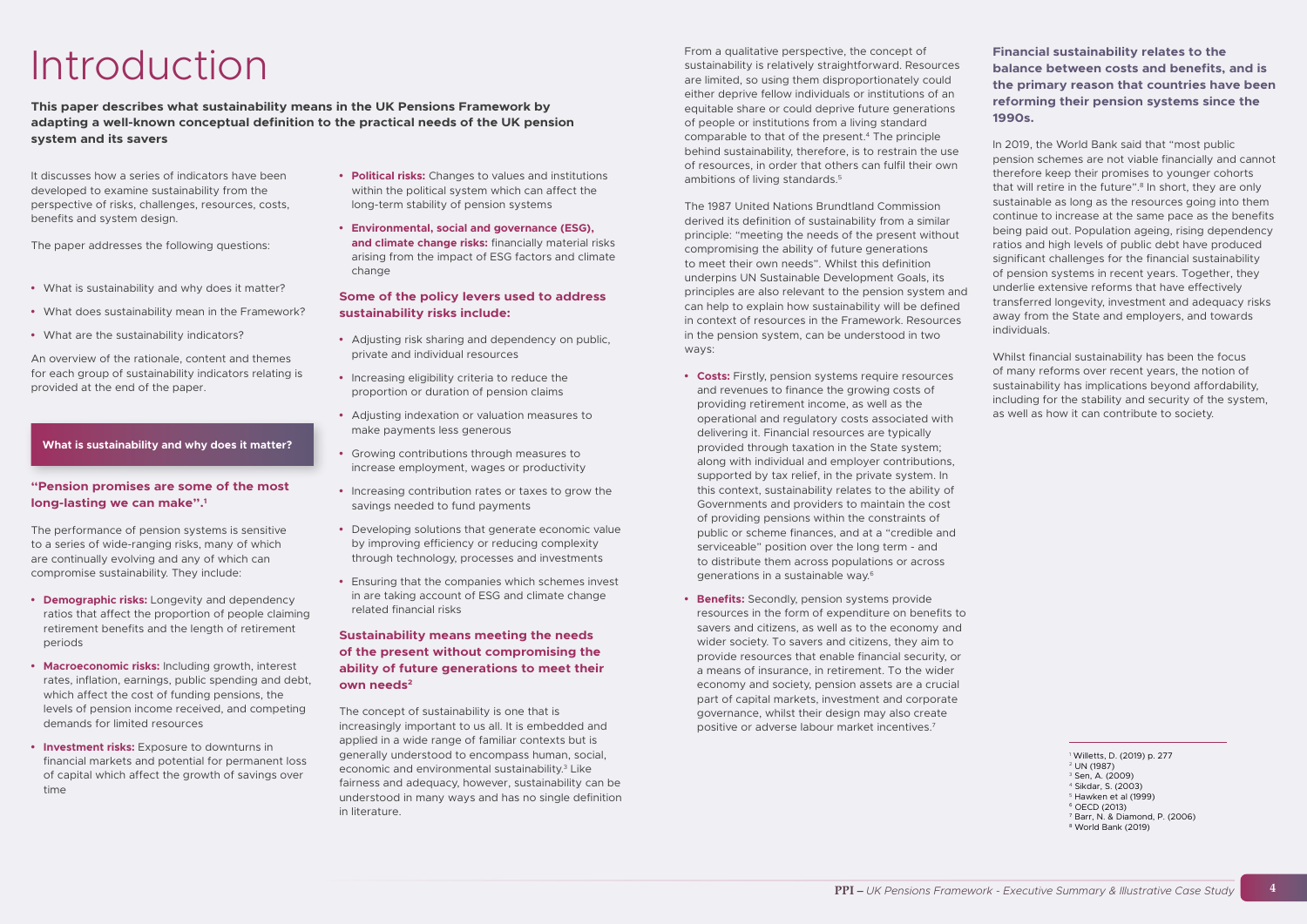#### **What does sustainability mean in the Framework?**

#### **The sustainability objective includes measures related to the cost of financing and resourcing pensions, and measures related to the benefits provided by pensions.**

In many respects, the value of pensions extends beyond the primary goal of providing financial security in retirement. Pensions can also make a positive impact on the world at large by providing a resource to support sustainable development and the improvement of living standards both now and in the future. This can be made possible through economic development, which refers to the creation of wealth, from which economic, social, environmental and political benefits are realised; and through strengthening the role of institutional investors, who can influence efficiency and sustainability goals in companies or markets by directly improving stewardship and governance through their role as large shareholders.<sup>9</sup>

It also considers the various risks that could compromise affordability, stability, efficiency and integrity, which overall determine the sustainability of the pension system. At this point in time, however, the Framework does not incorporate measures relating to sustainability in the wider economy and society for reasons that are briefly detailed here.

#### **Pensions are playing a growing role in the pursuit of wider sustainability goals.**

Considered in this sense, the concept of sustainability in the pension system is becoming synonymous with responsible investing, as pension providers and investment managers increasingly integrate wider sustainability goals into their business models and values. Responsible investing refers to investment strategies, including investment decisions and active ownership, which place value on the positive influence that investments can generate for society, as well as the financial returns they can yield. The goals of impact investing are similar, and generally include the requirement for demonstrative positive impact.

**The principle underlying responsible investing is for pensions to better serve the ultimate purpose of improving security and quality of life for members in old age, by harnessing the power of pensions to generate positive value for society.10**

Integrating ESG considerations into portfolio selection and governance strategies is a core aspect of responsible investing. The purpose of ESG investing is to enhance traditional financial analysis by identifying financially material ESG risks that extend beyond technical valuations. However, the tendency to overlay social values to ESG is leading to an overlap with the notion of responsible investing, despite ESG objectives being related to financial performance. Beyond regulatory requirements, the rationale for responsible investing, including ESG investing, is threefold:

> 9 Lanishok et al (1992), Thomas & Spataro (2016), Bijlsman M. et al (2018) 10 Share Action (2021)  $11$  Bijlsma et al (2018)

- **1.** Taking the financially-material risks of ESG and climate change factors into account can help mitigate their potentially negative effects on future returns.
- **2.** Responsible investing can help investors to realise potential for growth and value, through investing in companies which are leading transitional and net-zero operations.
- **3.** Responsible investing can provide a way to invest in the future shape of society by tackling environmental and social challenges, with the aim of giving people access to a better quality of life and greater security, particularly in later life.

Furthermore, the benefits of responsible investing and ESG are widely recognised as a channel through which to improve engagement with savers, particularly younger savers, among whom sustainability values are of increasing importance.

### **However, the impacts and evolution of responsible investing in the context of wider sustainability and economic development are very difficult to substantiate.11**

This challenge, coupled with the vast scope of the early-stage UK Pensions Framework design, present a significant challenge for defining substantive measures against which the broader concept of sustainability in the UK pension system can be examined. At this point in time, the Framework will therefore specifically examine measures which relate to the integration of the consideration of

financially material ESG and climate change factors in investment processes, in order to understand the contribution that strategies make to the first rationale for responsible investing: mitigating against economic risk.

In the future, it is the intention of the Framework to consider ways in which to develop analysis of responsible investing by incorporating indicators that relate to wider goals of contributing to economic development and generating positive value for society. To do this however, it will be necessary to gain a cross-industry perspective by examining outcomes in respect of policies and requirements set out by regulators, recognising that best practise among some providers will go beyond these measures. Developments in policy, regulation and practises will therefore be monitored over time and the decision of how best to include the societal value of pension resources will be taken in consultation with market participants and system stakeholders in the future.

**The next section of this paper outlines the three sub-objective groups of indicators, along with the rationale for analysing them in the context of the UK pension system, and some of the key changes that have taken place in recent years.**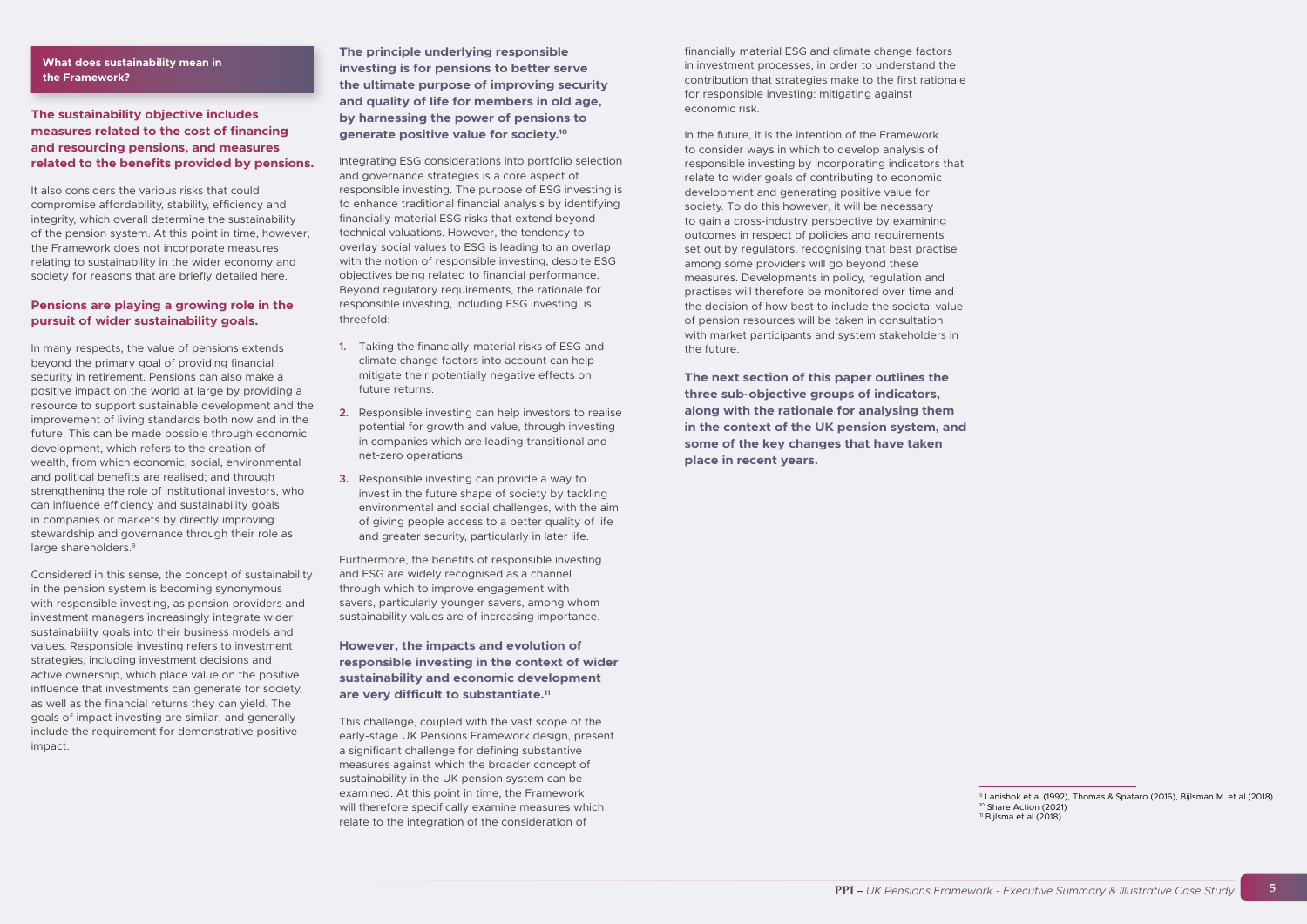#### **S1: Population and Ageing**

**This group of indicators covers factors which impact the size of the older population, the length of time people spent in retirement, and the implications of population ageing for the cost and provision of health and social care services.** 

Population ageing, which is brought about by rising life expectancy and falling birth rates, means that more people are spending longer in retirement than ever before. As a result, it has contributed to almost a twofold increase in the relative amount of age-related spending on health, social care and pensioner welfare in recent decades. Age-related spending is set to rise to 14.2% of the UK's Gross Domestic Product (GDP) in 2024-25, up from 7.3% in 1966-67, of which pensioner welfare accounts for 3.4% and 5.8% of GDP respectively.12 Over the same period, the proportion of the population aged 65 and over has risen from 12.7% in 1966-7, to a projected 19.9% in 2024-25.13 Health and care are expected to represent 8.4% of GDP in 2024-25, up from 3.9% in 1978-79, and over 44% of all day-to-day public spending compared to 27% in 1999/2000.14 Although population ageing has been occurring for several decades, it is accelerating as the Baby Boomer generation enters retirement and has been the biggest driver of pension reform around the world.

These indicators will consider how population ageing, including measures of life expectancy and dependency ratios, are contributing to changes in pensions and the security that people are able to achieve in later life. They will, where possible however, look beyond traditional measures of dependency to examine economic activity in order to reflect the notion that not everyone over State Pension age (SPa), or 65, is necessarily "dependent", and not everyone under SPa is necessarily active. Indicators will also look beyond average measures of longevity to consider how different cohorts, or socioeconomic groups within the same cohort, can have different life expectancy and therefore different pension durations. Measures will further consider the notion of healthy life expectancy, or the age to which people can expect to live in good health. Healthy life expectancy is a key source of inequality and will impact the extent that people are to have longer working lives, as well as the growing costs of health and social care. Whilst the cost of social care

to the State is further included in these indicators, the cost of social care to individuals is covered under adequacy indicator A5.4. Finally, changes in family and household arrangements will be examined including the proportion of people living alone in later life, a known risk factor for poverty.

#### **S1.1 Population Ageing**

Longevity and healthy life expectancy by population groups, dependency ratios

#### **S1.2 Family Arrangements**

Household composition, proportion of older people living alone, as couples or with family

#### **S1.3 Health and Social Care**

Costs of health and social care to the state as a proportion of GDP and public spending

#### **S2: Financial Sustainability**

**This group of indicators will consider a range of risks that can impact financial sustainability in the UK pension system for the State, pensions industry and employers, as well as the effects of policy and industry reforms to address them.** 

Ongoing changes in population ageing, macroeconomic shocks or trends, labour market shifts, ESG and climate risks are all factors that can raise concerns over financial sustainability for stakeholders in the pension system, even if the system itself is fiscally balanced.

For policy makers, ensuring long-term fiscal sustainability requires continual forecasting of future revenues and liabilities, socioeconomic trends and environmental factors in order that planning can be adapted accordingly. Current and future growth in the ever-evolving UK welfare system is being driven by cost of pensions, including tax relief, and pensioner benefits, which can no longer be offset by reducing spending in other areas.15 Some of the reforms designed to tackle these issues include

increasing SPa, the flat rate new State Pension (nSP), and replacing final salary public sector pensions with career average alternatives.

For funded Defined Benefit (DB) pensions and annuity providers, the scarcity of options to hedge or diversify longevity risk, along with lower-thanexpected investment returns, changing economic and labour market conditions, and legislative requirements have led to scheme closures and consolidation as providers look for ways to continue to maintain member benefits, whilst minimising the costs and risks to the sponsor. Over 400,000 people have seen their schemes fail and are now receiving or set to receive compensation from the Pension Protection Fund (PPF). In both the Defined Contribution (DC) and DB system, financial sustainability is also linked to scale, as well as charges, or in some cases the crosssubsidisation of charges, and regulatory constraints. For employers, the cost and complexities of providing and administrating pensions needs to be balanced with investment in jobs and growth, and also requires consideration of the value placed in pensions by the employer and employee as a long-term reward for performance.

#### **S2.1 Macroeconomic Indicators**

Interest rates, GDP, economic growth, inflation, public debt

#### **S2.2 Pension Age and Access**

SPa, normal minimum pension age (NMPA), access age exceptions

#### **S2.3 Sustainability for Employers**

Contribution rates including employers paying above default minimum, administration costs

#### **S2.4 Sustainability for Pensions and Financial Services providers**

Scheme size and Assets Under Management (AUM), rates of consolidation, PPF and protection for members if schemes fail

#### **S3: System Design**

### **This group of indicators cover factors that relate to efficiency, innovation, stability and transparency, necessary for the delivery of long-term pension goals and commitments.**

The design of the UK pension system and welfare state is based in a traditional social order of the past, which featured stable families and stable longterm jobs, both of which are being replaced by non-traditional arrangements, as well as high levels of employment. The Framework will consider how policy and industry responses to changes to these areas, as well as other types of socioeconomic and demographic change, are affecting sustainability in the pension system through innovation and reform. This could incorporate factors such as new products, policies and developments designed to target adequacy, sustainability or fairness, or new technologies designed to cut costs, generate economic value or improve awareness.

Maintaining sustainability in the pension system also depends upon more than increasing funding or reducing benefits. Complexity can, for example, add to layers of administration and costs for employers and providers. It can also lead to too much choice for people, which can increase the risk of poor decisions or the need for mechanisms to regulate options. Greater sustainability can be achieved by reducing complexity to lower costs and improve outcomes.

Sustainability can also be further supported by regulation and supervision, designed to ensure that parties are performing required functions and

#### **S2.5 Sustainability for the State**

Revenues and liabilities including cost of State Pensions, pensions welfare and tax relief

#### **S1.5 ESG**

Pension fund and corporate disclosure requirements, stewardship codes

> 12 OBR (2021) 13 OBR (2021), ONS (2019b) 14 Zaranko, B. (2021) 15 Gardiner, L. (2019)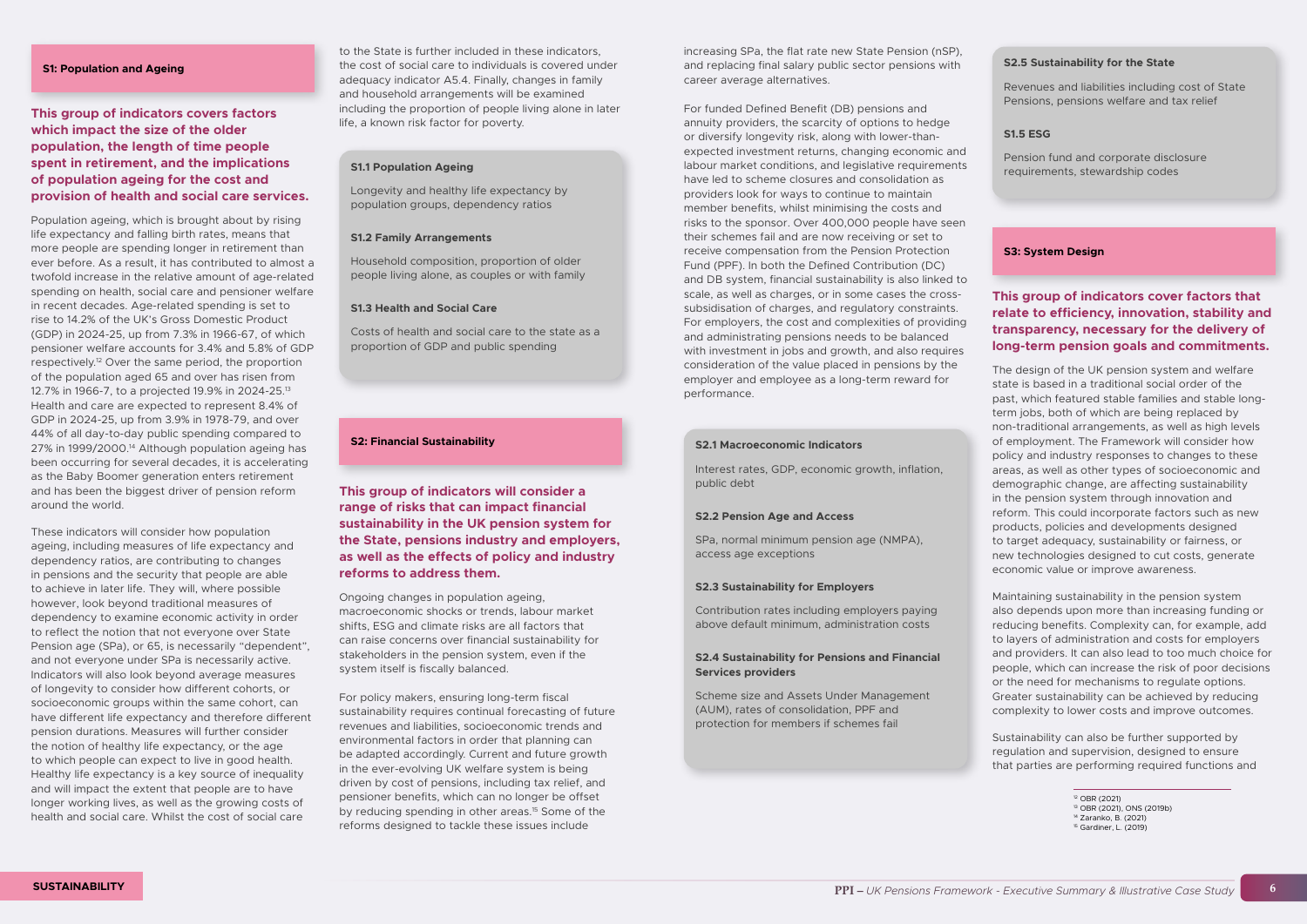

protecting the interests of stakeholders equally. Regulation addresses market imperfections; stimulates competition and efficiency; promotes long-term outlooks; compensates for asymmetries in information between providers and savers; and controls the potential for moral hazard.16 It can also promote the collection of information and monitoring of systems to support review, analysis and innovation. At the same time, a fragmented regulatory framework or excessive regulation which is complex or costly to implement or enforce can undermine compliance and, in turn, sustainability. Poor data is also a significant barrier to improving pension design and outcomes. Lack of data is a key problem for employers and providers too, who typically have little of the information they need about people's wider saving or employment patterns to support an appropriate selection of investment products or retirement pathways.

#### **S3.1 Regulation**

Alignment of interests, market competition, asymmetry of information, fragmentation

#### **S3.2 Political Sustainability**

Stewardship of the pension system, long-term decision making

#### **S3.3 Complexity**

Market and regulatory fragmentation, choice, administrative burdens

#### **S3.4 Innovation and Reform**

Evolution of products, technologies, processes and reforms in response to system needs

#### **S3.5 Data Adequacy**

Gaps, comparability, quality of data across schemes and savers

16 Hinz, R. & Stewart, F. (World Bank) (2019)



**7**